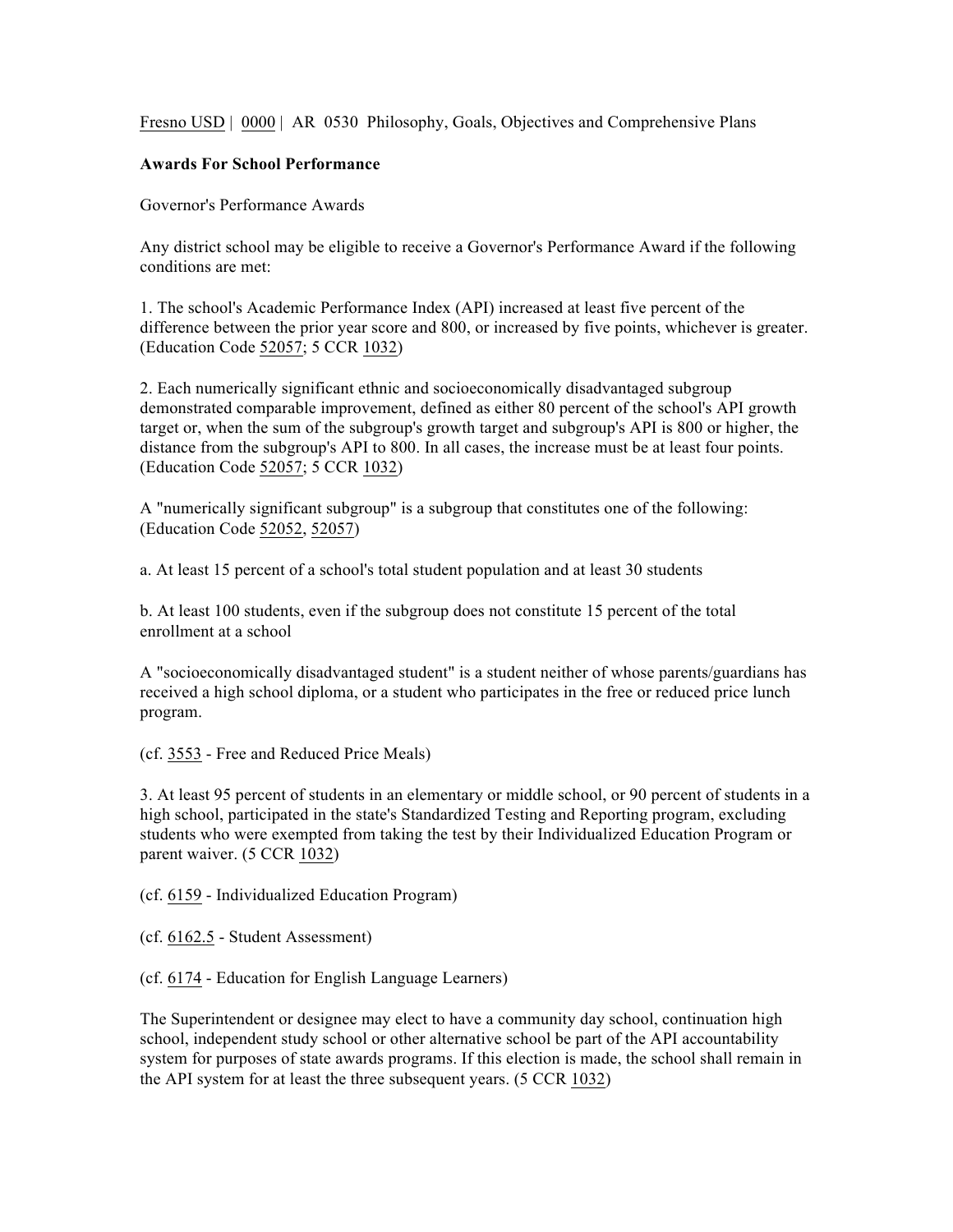(cf. 6158 - Independent Study)

(cf. 6181 - Alternative Schools)

(cf. 6182 - Opportunity School/Class/Program)

(cf. 6184 - Continuation Education)

(cf. 6185 - Community Day School)

Any Governor's Performance Awards received on behalf of a district school shall be used at the school site for discretionary purposes. (Education Code 52057)

At each school receiving a Governor's Performance Award, the use of funds at the school site shall be determined by the existing school site governance team or school site council representing major stakeholders and then ratified by the Governing Board. (5 CCR 1039)

(cf. 0420 - School Plans/Site Councils)

The Board may accept or reject the proposal but shall not make modifications. If the Board rejects the proposal, the council may submit another proposal to the Board.

Certificated Staff Performance Incentives

A school may be eligible for state Certificated Staff Performance Incentives under the following conditions: (Education Code44651; 5 CCR 1034)

1. The school was ranked in the lower half of the statewide API rankings (deciles 1-5) in the prior year.

2. The school improved a minimum of two times its annual growth target on its API between the base year and the current growth year.

3. The school was eligible for API awards in the year preceding the current API growth year.

4. All numerically significant ethnic or socioeconomically disadvantaged subgroups, as defined above, improved by a minimum of two times their annual growth targets. However, when the sum of a subgroup's growth target and the subgroup's API is 800 or higher, the subgroup's API must have increased two times the distance from the subgroup's API to 800. In all cases, the increase must be at least eight points.

5. At least 95 percent of students in an elementary or middle school, or 90 percent of students in a high school, participated in the state's Standardized Testing and Reporting program, excluding students who were exempted from taking the test by their Individualized Education Program or parent waiver. (5 CCR 1034)

Any award received under this program shall be distributed to certificated staff at the school in accordance with the negotiated agreement(s) with the employee organization. (Education Code 44653)